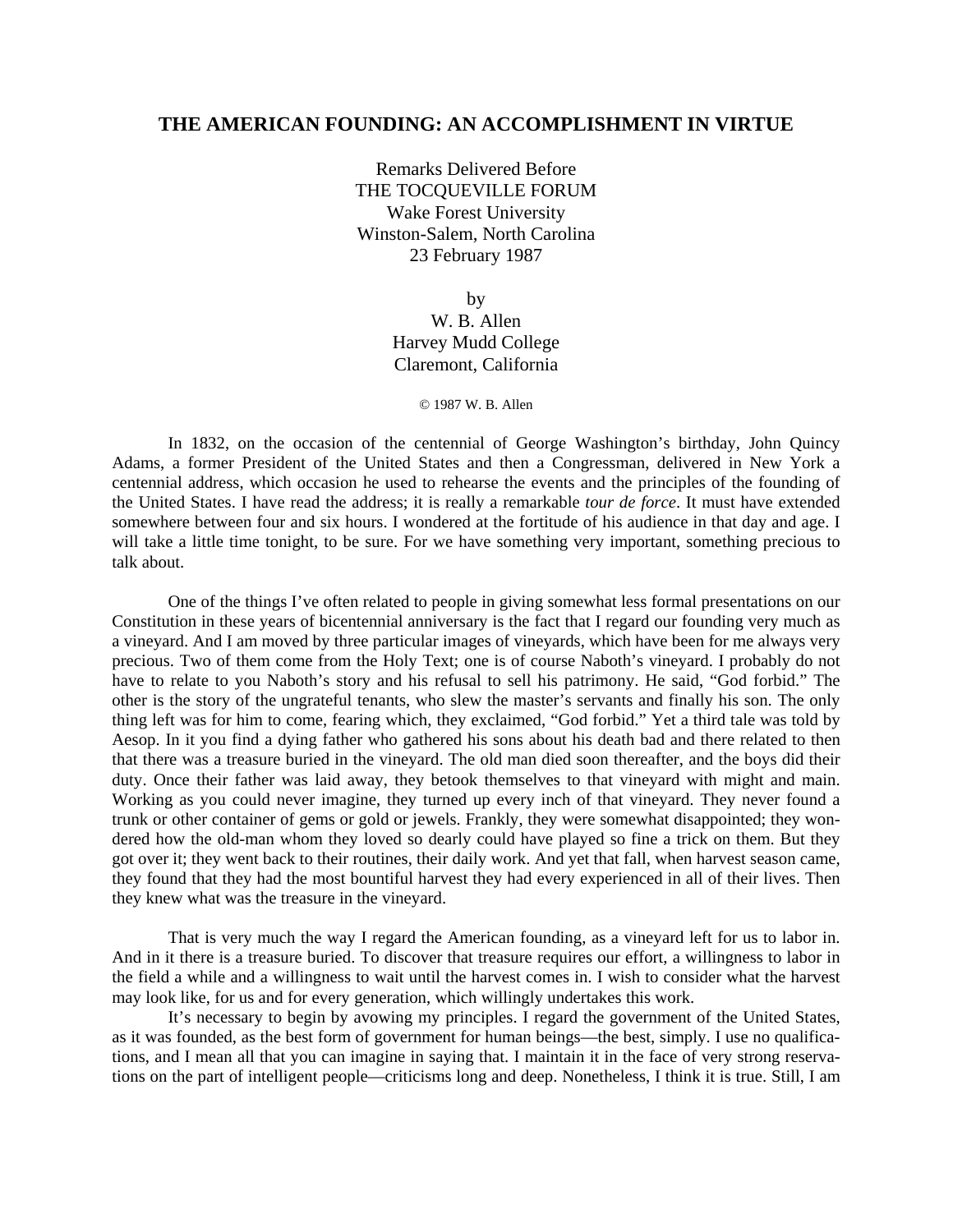trained in the academy, and I do accept the obligation to honor and respect those who have worked with no less diligence than I and arrived at different conclusions than I have arrived at.

I wish, then, initially to share some of the problems of interpretation that may seem to call into question the conclusion which I have announced. One of the most obvious you likely know already, since it has received much news attention. A famous historian has led a group of scholars and civic minded individuals in encouraging us to regard this bicentennial season as an occasion to reflect upon the possibility of a new constitutional convention—one in which we may revise the terms of the founding charter, one in which we may opt rather for a parliamentary system than the presidential system which we now have. James MacGregor Burns argues from a few simple propositions. The first is that he believes American government would be more efficient in this modern age, if we like European states, enjoyed party discipline and coherence between the executive and the legislative branches, such that, the executive proposing a program, he could count on moving it through the Congress of the United States without the kind of "deadlock" (one of his favorite terms) we presently experience.

Reflecting upon that proposal one might ask what it reveals about Burns' understanding of the Constitution. Are we in fact barred from acting on the basis of the kind of efficiency which he envisions? Or, does his argument conceal yet a deeper criticism of the United States? Has he in fact read the Constitution? Does he not know that there is not within the Constitution of the United States a single syllable which mandates that the president of the United States shall submit a budget to the Congress of the United States—or any other legislative program, so far as that goes—that it is, in fact, possible, within the terms of the existing Constitution, that that body which is entrusted with originating money bills could very well delegate the task of submitting the legislative program to its own speaker of the house; that he could be just such an executive as Professor Burns would have without changing jot or tittle of the Constitution?

Perhaps Professor Burns is unhappy, not with the constitutional structure, but rather with the way in which Americans make use of the constitutional structure. He must seek an alternative constitutional structure for the purpose of minimizing what he regards as their misuse of the constitutional structure. Thus, he would like to proscribe certain procedures—and perhaps policy options—constitutionally, because he regrets to see these things worked out in the usually messy political way. A response to that kind of criticism and interpretation is that if the problem does not inhere in the terms of the constitutional charter, it is rather a problem to be resolved by political means than through the charade of constitutional reform. They who propose constitutional reform to achieve political aims only reveal themselves as incapable of conducting themselves within the constitutional framework. Let us exonerate the Founders on that score; if Americans wish a parliamentary government, then they can have it. The Constitution leaves all the room that is needed.

There are, however, criticisms far more serious than those of Professor Burns. Indeed, they are the criticisms that often come rather from friends than enemies of the Constitution, even when they grow out of fundamental misconceptions about the nature of our polity. Consider a friendly case, the case of someone whose name you will recognize, Thomas Mann. Mann, of course, fled Hitler's Germany in 1933. He came to the United States and, indeed, took out citizenship within the United States. In 1940 Mann authored an essay entitled "War and Democracy." It was, in fact, a speech he delivered in Claremont at Scripps College (and thus perhaps, a bit parochial of me to refer to it tonight). In the course of the speech Mann mused about the nature of democracy, in a way which brings us closer to the more fundamental criticism, which I must deal with in order to establish the point that the government of the United States is the best government and not merely a good government. I will quote: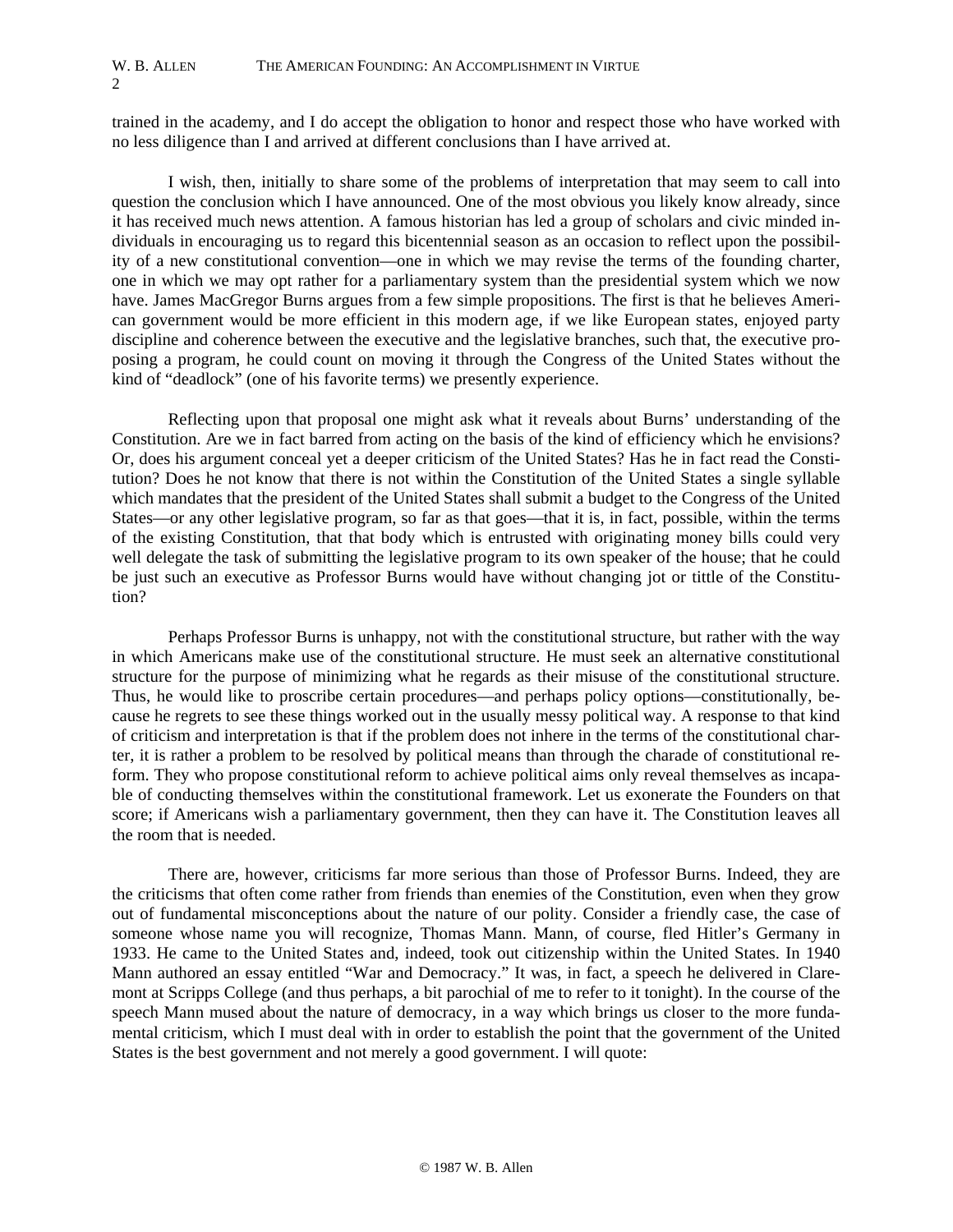The political is no longer what it was—a problem for experts and incidentally for discussion material for beer-house *dilettanti*. It is no longer a game, played according to certain, generally acknowledged rules, based on a universal agreement on its fundamentals—a game which brings only external changes and transformations which do not affect anyone to his very depths. Today, indeed, it's a matter of ultimate values, of the foundations of civilization, of the very idea of mankind, of those universal times which we call 'religion,' religion which is in danger of destruction by a Caliban-like species of man or rather beast-men who have dedicated themselves to force and to nihilism. [p. 3]<sup>1</sup>

What disturbed Mann was the rise of Hitlerism and Stalinism. Thus, the same mind which earlier had written of "Hitler my brother" now turned toward "democracy" and "freedom" to discover an asylum from terror. He did so in a way which rendered the meaning of those terms problematic: "we mean by the word 'democracy' the acknowledgment of those religious ties whose continued existence or churlish destruction is the problem of today—we mean the acknowledgment of truth, freedom, and right ..." [p. 4] On the model of English gentleness, Mann sought a version of political life in which freedom would prevail over power. He rightly regarded this as the legacy of "liberalism." [p.15] Freedom thus understood demanded "social self discipline" as well, "in the inward as well as the outward life of the nation." [p. 17] Difficulties emerge, however, when we consider the form he expected social self-discipline to take. For, though Mann was indeed a friend to freedom—and democracy—his argument did not end there.

It is a strange fact that the two basic ideas of democracy, freedom and equality, form a certain contrast, a logical contradiction. For logically and absolutely considered, freedom and equality are mutually exclusive, just as the individual and society are mutually exclusive. Freedom is the need of the individual but equality is a social need, and social equality, obviously, limits the freedom of the individual. [p. 20, emphasis added]

Social self-discipline, then, came to mean attenuating the demands of equality; while power came to mean the leveling impulse of the modern tyrannies. [p. 21]

Now, it is not hard to see the thrust of Mann's reflections, but I submit that he is wrong in this. There is not such a contradiction as he imagines. He thinks so only because he has fastened upon those wrong freedoms and equalities. He has grafted the wrong branches onto the stock of "truth, freedom, and right," which he saw as the foundation of legitimate political life. Though he began a friend to American liberty, he ended an unjust critic. We require to reformulate Mann's express purpose in order to avoid similar mistakes. He put it thus:

... freedom has always been a problem. The crisis of democracy is, in truth, the crisis of freedom; and the salvation of democracy from the hostile attack which threatens it will only be possible through an honest solution of the problem of freedom. [p. 23]

So that is what is at stake in achieving a correct understanding of our Constitution and indeed the case is even stronger—there are even worse criticisms. There are critics of America today who regard the founding as having sacrificed the social self-discipline, which Mann described, for the sake of base, vulgar concerns. Ultimately, these are the critics whom it matters most to refute. For these critics regard the birth of the Constitution in the manner of that nurse, who came out of the delivery room looking for a new father. She spotted a man who was ugly and misshapen, beyond belief. She greeted him and said, "congratulations, it's a baby."

There are very many examples of the scholarly criticism which sees the Constitution, in the words of Vergil, as a "*monstrum horrendum, lumen ademptum, ingens at informis*"—a horrid monster, blind and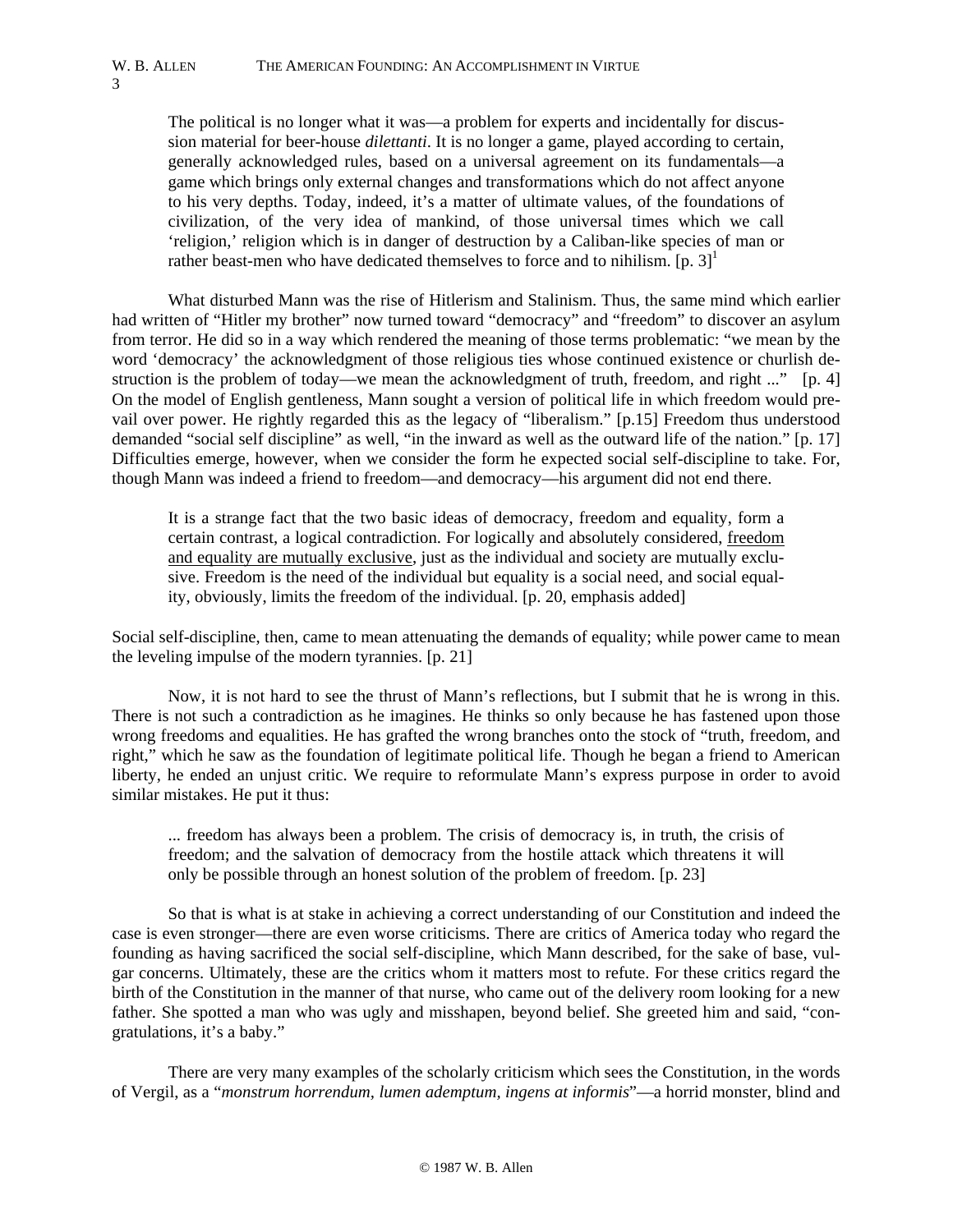misshapen. All of them, however, derive from or share affinity with a single, powerful, and classical statement of the problem. That is the work of the late Martin Diamond, considering which at some length one may ponder the difficulty. Then I will show you what I think to be the response to that argument (and in doing so discover how to correct Mann's view). Diamond began on a high note, but ultimately we will see that he descended.

In studying them [the Founders] we may manage to lift ourselves to their level. In achieving their level we may free ourselves from limitations that, ironically, they tend to impose upon us ... And in so freeing ourselves we may be enabled, if it is necessary, to go beyond their wisdom.  $[p, 2]^2$ 

...despite the enormous amount that has been written about the Founding Fathers, very little has been written from a point of view which emphasizes their reflections on what constitute& the good life and therefore the best regime. [p. 3]

... our major political problems today are problems of democracy... [p. 4]

These conceptions [a Thermidorean reaction and a Jacksonian reaction to the former] are based implicitly on a questionable modern approach to democracy and have tended to have the effect, moreover, of relegating the political teaching of the Founding Fathers to the predemocratic past ... [p. 6]

We must learn to ask as they did what are the real defects with respect to the good life, of democracy [*sic*] and earn the right to ask the question by thinking through the assumptions about the good life and its knowability upon which its formulation rests. [p. 29]

It is no exaggeration to say that, for Martin Diamond, the source to probe these questions is *The Federalist*. Nevertheless, he insisted that *The Federalist* "does not discuss systematically, as would a theoretical treatise, the question of the ends or purpose's of government." [p. 31] In its discussion of "preservation," however, we learn that the idea "includes 'happiness' as well as 'safety'." Accordingly, reasoning that *The Federalist* rejects the notion of a regime founded on narrow self-interest, one might expect it also explicitly to reject Hobbes and the view that,

nothing less than the chains of despotism can restrain (men) from destroying and devouring one another. [p. 33, citing *Federalist* 55, p. 365]

Acknowledging the Framers' detestation of tyranny, coupled with their boasted "scientific means" for solving the anarchic tendencies of republican government, Diamond assessed the proposed solution—the "liberal" and middle way"—by their tendencies. But notice that, on this view, liberalism and republicanism are not the means by which men may ascend to a nobler life, but rather are simply instrumentalities which solve Hobbesean problems in a more moderate manner. [I will indicate shortly what he means by "Hobbesean problems"] It is tempting to suggest that if America is a "Lockean nation," as is so often heard, it is true in the very precise sense that Locke's "comfortable preservation" displaces only the harshness of the Hobbesean view. [p. 34-35]

Now the Hobbesean view, let me remind you, was based on the maxim, that in the state of nature, the life of man was "nasty, brutish, and short." And the Hobbesean solution was, of course, that despotism which treated human beings as having no interests other than immediate self-preservation and regarded, therefore, political life to be centered on those immediate, usually material, concerns.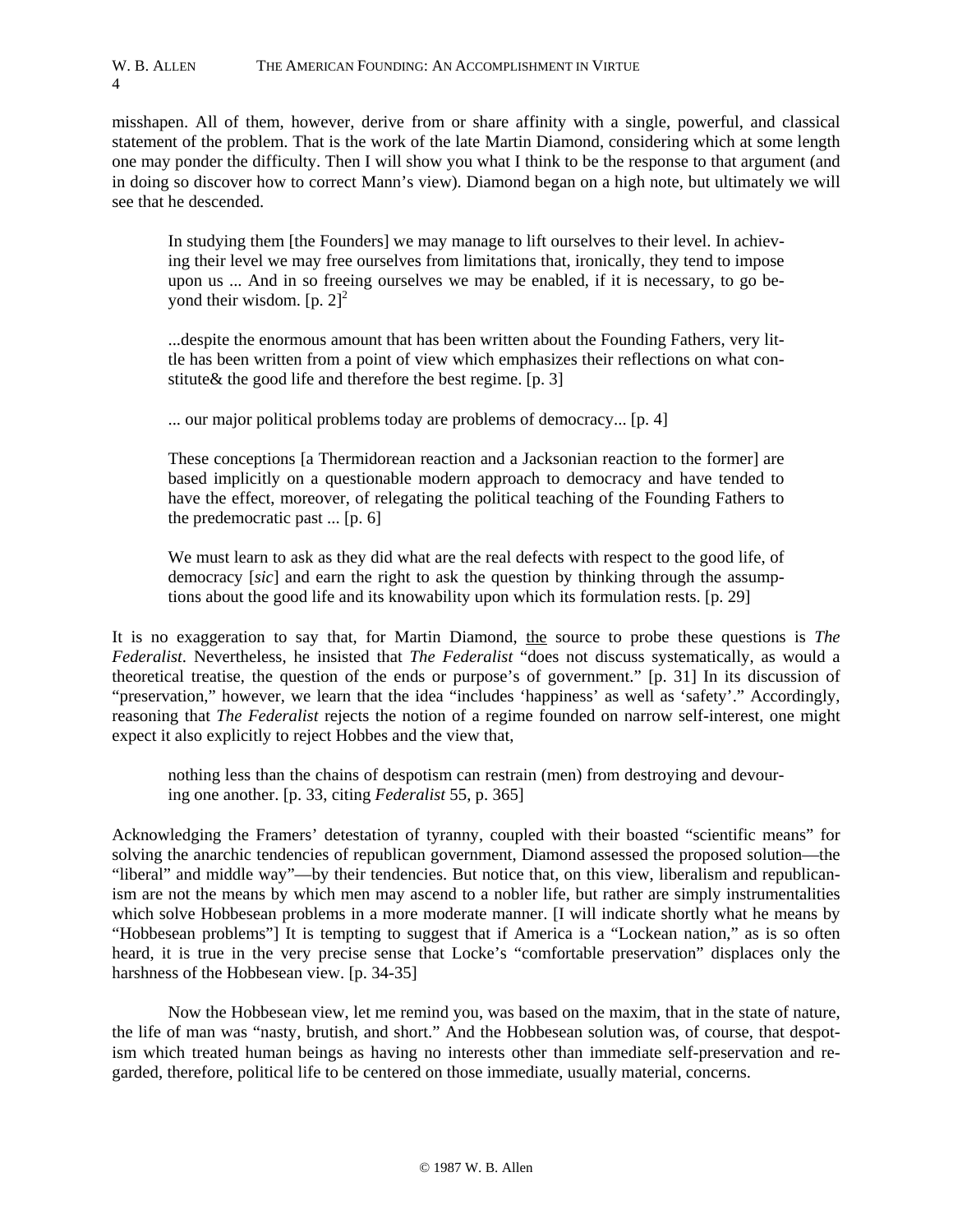Diamond accordingly demonstrated that "the theme of 'happiness' which is the most frequently occurring definition of the 'object of government' received no very thorough explanation. Publius seemed not to have in mind 'traditional philosophical or theological understandings of happiness.'" (p. 37; citing *Federalists* 30 &15, pp. 186, 88] He concluded that their vaunted "knowledge of the means" to happiness amounted to no more than "physical preservation from external and internal danger and ... the comforts afforded by a commercial society." [p.38]

This contrasts sharply with those political theories, which "rank highly" the propagation of "religion, education, military courage, civic virtue, moderation, individual excellence in the virtues, etc." About these *The Federalist* either says nothing, offers at best "pallid versions, of the originals," or even holds in "contempt." [p. 40] They praise instead the operation of a multiplicity of interests to assure republican safety. It will be "profoundly democratic" and encourage men, who "must be free," to seek their "immediate profit." The government will not be a mixture of distinct classes but rather based on a broad invitation to all classes to scramble for the prizes of social competition, for it is "the lowliest, from whom the most is to be feared, who must feel most sanguine about the prospects of achieving immediate benefits." [p. 46]

But once consent has been given to the new wisdom, when the government has been properly founded, it will be a durable regime whose perpetuation requires nothing like the wisdom and virtue necessary for its creation. [p. 52]

Now, if you follow this view, the argument always seems to begin by regarding the Founding Fathers as wise and virtuous, while concluding that the descendants are mean and miserable. In fact, it's rather like saying, "congratulations! It's a nation—but not much of one." This particular presentation of the founding—a view of its democracy as low, but solid—I call a criticism. For it denies to us any claim of nobility or of excellence. It is a view which maintains not only that the Founders expected little from men in general, but that they so contrived matters as never to allow for anything more—never to allow for, let alone to demand, virtue of Americans. In addition, this view flies in the face of the evidence.

The evidence: there begins a long story. We, of course, cannot rehearse all of the testimony, reflections, and considerations of the Founding Fathers tonight. But I wish to give you at least an apostrophe of what they were about and to leave you then to judge whether the founding not only was an accomplishment but an accomplishment of virtue

The Framers read Locke, Hobbes, Smith, Hume, and Hutcheson to be sure. But they had no less available the Aristotle of John Gillies.<sup>3</sup> Gillies offered trenchant criticism of the modern views on the origins of politics. Writing in the aftermath of the American and French Revolutions in his "Introduction" to the *Politics*, he defended Aristotle against "the cunning, cowardly principles of Hobbes and Mandeville" as well as "the benevolent moral affections espoused by Hutcheson and Shaftesbury." Aristotle rather built on the foundation "that both society and government are as congenial to the nature of man, as it is natural for a plant to fix its roots in the earth, to extend its branches, and to scatter its seeds." I trace the significance of this argument to the fact that, for the critics of the framing, Aristotle is the singular source of the supposed antithesis to a base America (not Plato, who, if he says anything, rather he criticizes the ancient city, if he criticizes anything). Aristotle defended the city, the actual city whose end was virtue. Plato, on the other hand, never approaches an account of an actual city save through the mouths of the Thrasymachuses and Callicleses whose views, of course, are almost as thoroughly base—thus, as modern—as Hobbes's.

Gillies rejected both Locke's social contract and, while accepting in principle "the inalienable right to be self-governed," the egalitarian freight of "the new inalienable right to be fairly represented."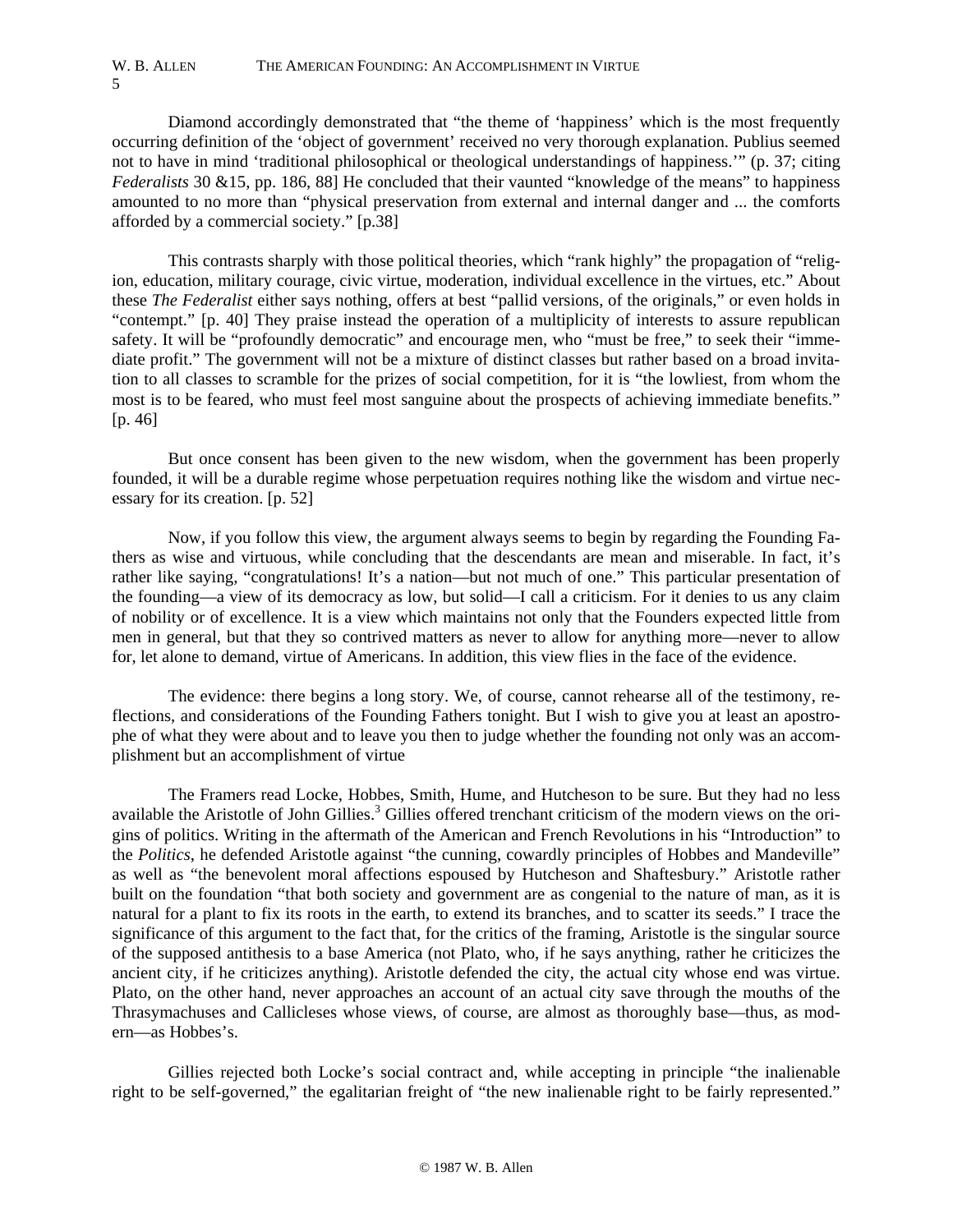Locke's mistake, he held, was to settle for the hypothetical argument of a state of nature rather than to follow up the implications of Aristotle's teaching on a "system" of civil society. In this system, it will be found that not the arbitrary assertion of universal sovereignty but the articulation of the idea of a common good—"the good of the community"—will more surely defend the "expedient" of "giving to the people at large a control in the government." Gillies continued:

This control in all large communities can only be conveniently exercised, either by particular magistrates, or by representative assemblies. Things, therefore, that have not any necessary connection with the origin of government, (so far from being its only just principle) may be found admissible expedients for carrying it on.

Gillies's rejection of Locke—and the teaching of the Declaration—does not reestablish a solid defense of the *ancient regime*. As the echo of James Madison's *Federalist* sixty-three suggests, something more is going on. Where Gillies had argued "that the ancients were not unacquainted with representation in the usual and only practical sense" (emphasis added), Madison concurred:

The difference most relied on between the American and other republics consists in the principle of representation... The ignorance of the ancient governments on the subject of representation is by no means precisely true in the latitude commonly given to it... [p. 386] ... the principle of representation was neither unknown to the ancients nor wholly overlooked in their political constitutions. [p. 387]

Madison went on to insist that the modern improvement over the ancients was the total exclusion of the people in their collective capacity from any share in the government. This means, in fine, a radical qualification of popular sovereignty, tending in the identical direction of Gillies' defense of Aristotle!

It need not follow that Madison concludes, as Gillies did, that government is "a trust the very nature of which is totally incompatible with the supposed inalienable rights of all man to be self-governed." For Gillies's principle, "the good of the governed is the main end and aim of every good government," eventually returns to the Declaration, now rescued from Locke. His specific concern was the manifest truth that not every man, literally, was capable of self-government, and the parsimonious terms of Lockean analysis, treating the minimum conditions of human life and not the conditions of a good life, obscure fact. The Declaration, however, speaks in principle of man *qua* man and in practice of almost all men, admitting no further distinctions than the variable accidents of human birth. It follows then that those men for whom self-government is indeed possible and where that is the good aimed at can enjoy no good government when self-government does not prevail. That is why it is "expedient" to give control to the people at large, as Gillies reads Aristotle. And that is why his conclusion may be considered a gloss on the founding:

Those rights, and those only, are inalienable, which it is impossible for one person to exercise for another: and to maintain those to be natural and inalienable rights, which the persons supposed to be invested with then can never probably exercise consistently either with their own safety, or with the good of the community, is to confound all notions of things, and to invert the whole order of nature; of which it is the primary and unalterable law, that forecast should direct improvidence, reason control passion, and wisdom command folly. (emphasis added)

Following an identical form of analysis, Gillies proceeded to blast the conception of mere acquisitiveness of natural wealth. Not the amount of wealth, but its effect on the soul and character of the citizen "ought to form the main object of the statesman's case." Here, too, he reasoned much like Madison in bringing Aristotle's praise of the agricultural and pastoral ways of life to bear on national character. He allowed, however, the ruling power of necessity, which made "manufacturers and commerce" the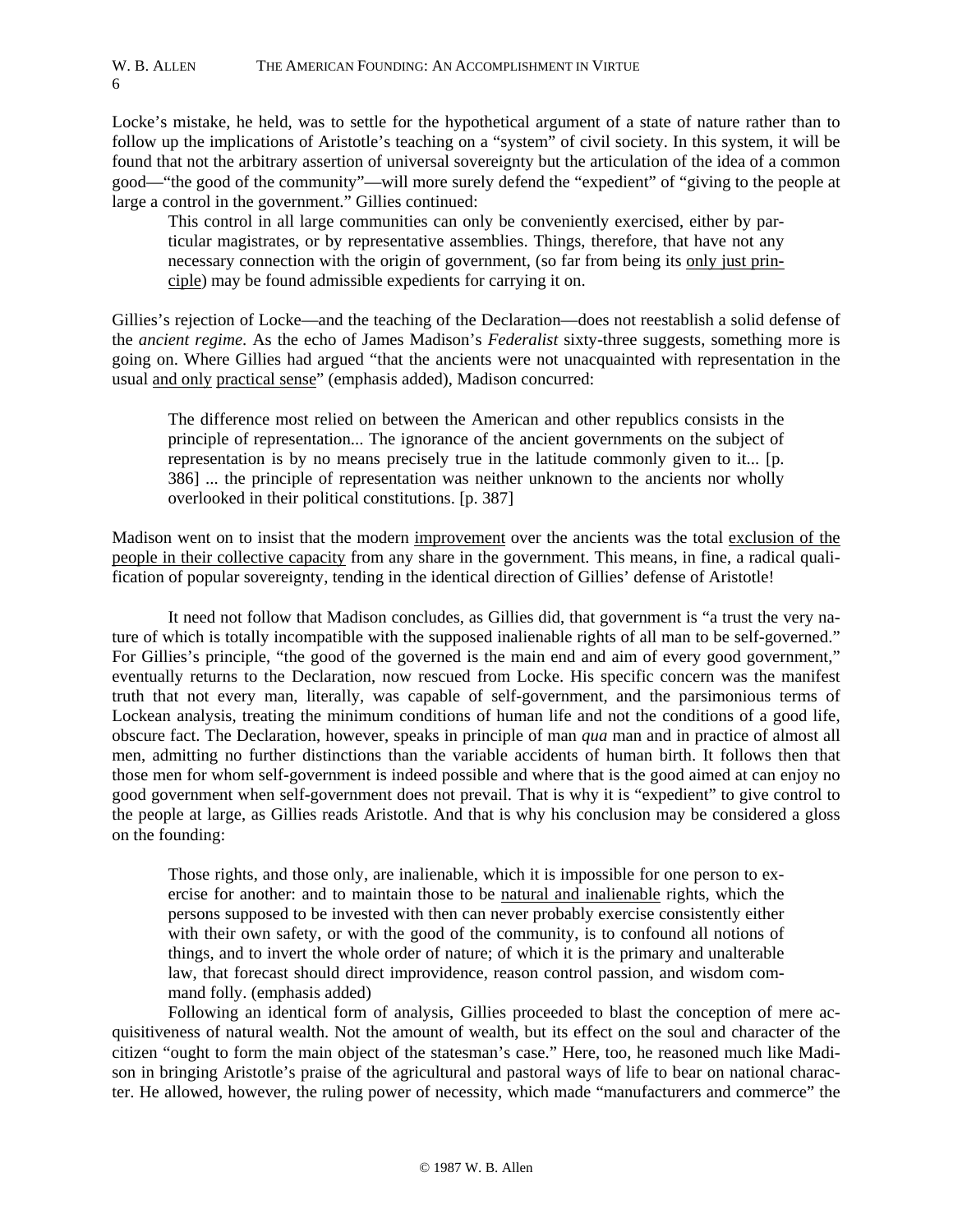necessary means of subsistence for the modern nation. Concerned primarily with Aristotle's teaching, though, Gillies did not comment on the expedient whereby almost all men are rendered apt for self-government: namely, the opening of just avenues to ambition sufficient to foster a pursuit of wealth by just means. Insofar as an economic system predicated on expanding wealth diminishes recourse to predatory means of material aggrandizement, it, too, operates to foster the character appropriate to self-government. It enlarges the chance for the love of justice to become resident in the souls of citizens. This assumes, naturally, that passions will not increase in number or intensity in proportion as means to satisfy them expand.

Gillies' stout defense of the ancients against the moderns constituted an apt expression of the conception by which the founding may be seen to work in the finer elements of the human soul. Gillies cited Locke himself—though faulting him for not following through—as recognizing the enduring significance of Aristotle in matters of morals and politics.

To proceed orderly in this, the foundation should be laid in inquiring into the ground of nature and of civil society, and how it is formed into different models of government, and what are the several species of it. Aristotle is allowed a master in this science, and few enter into this consideration of government without reading his *Politics*. (Locke to a Mr. King, *Correspondence*)

Over and above the Founders' demonstration in their new science of politics that they were unspoiled by our contemporary affectation that ancient regimes actually had virtue for their goal,<sup>4</sup> Gillies's work showed most clearly how nearly their considerations and reflection fell within range of elevated sentiments and serious moral purposes. The notion that their politics focused exclusively on the low or base can only proceed from a fundamental misapprehension of their accomplishment.

Much of their ancient history they learned from Charles Rollin's *Ancient History*, 5 in which they encountered formulas which would recur in their own work, such as, "the greatest and most noble function in the world is to be the author of the happiness of a nation." Could they have avoided to take them seriously? Consider that these accounts of ancient virtue always assumed a contemporary voice: "all agree, and it cannot be too often inculcated, that the end of all government and the duty of every one invested with it, be the form what it may, is to use his utmost endeavors to render those under his command happy and just, by obtaining for them, on the one side, safety and tranquility, with the advantages and conveniences of life; and on the other, all the means and helps that may contribute to making them virtuous." [p. 479, x] Perhaps the Founders regarded such remarks as relics of archaism. In this case, for example, Rollin described the Cretan constitution and Cretan monarchy. Here the Founders met the figure of a king who had "absolute power to do good, but his hands are tied up from doing evil." [484] There were to be no kings in America, but the people, the true sovereign; but behold the fate of the sovereign majority in *Federalist* 51: unchecked power to express the will of the society, but checked from doing evil! In sum, the familiar conceptions from the defense of the republicanism at the time of the founding ring no less clearly with echoes of distant virtue than of nearby vice. Perhaps the peal of virtue stirred less resolve than once it had done. After all, the *areopagus* condemned to death a child who had made it his past time to put out the eyes of quails. If the critics of the founding were to make that degree of resolve their standard, however, they should first have to respond to George Washington's claim that virtue's chances had improved with advanced humanity.

Review but briefly James Wilson's formulation of the original vision, and judge who most resembles the founding, the critic or the ancient. Wilson vaunted wisdom, virtue, and liberty, and the organization of government had no other account.<sup>6</sup> "Communicate to the operations of government as great a share as possible of the good, and as small a share as possible of the bad propensities of our nature," he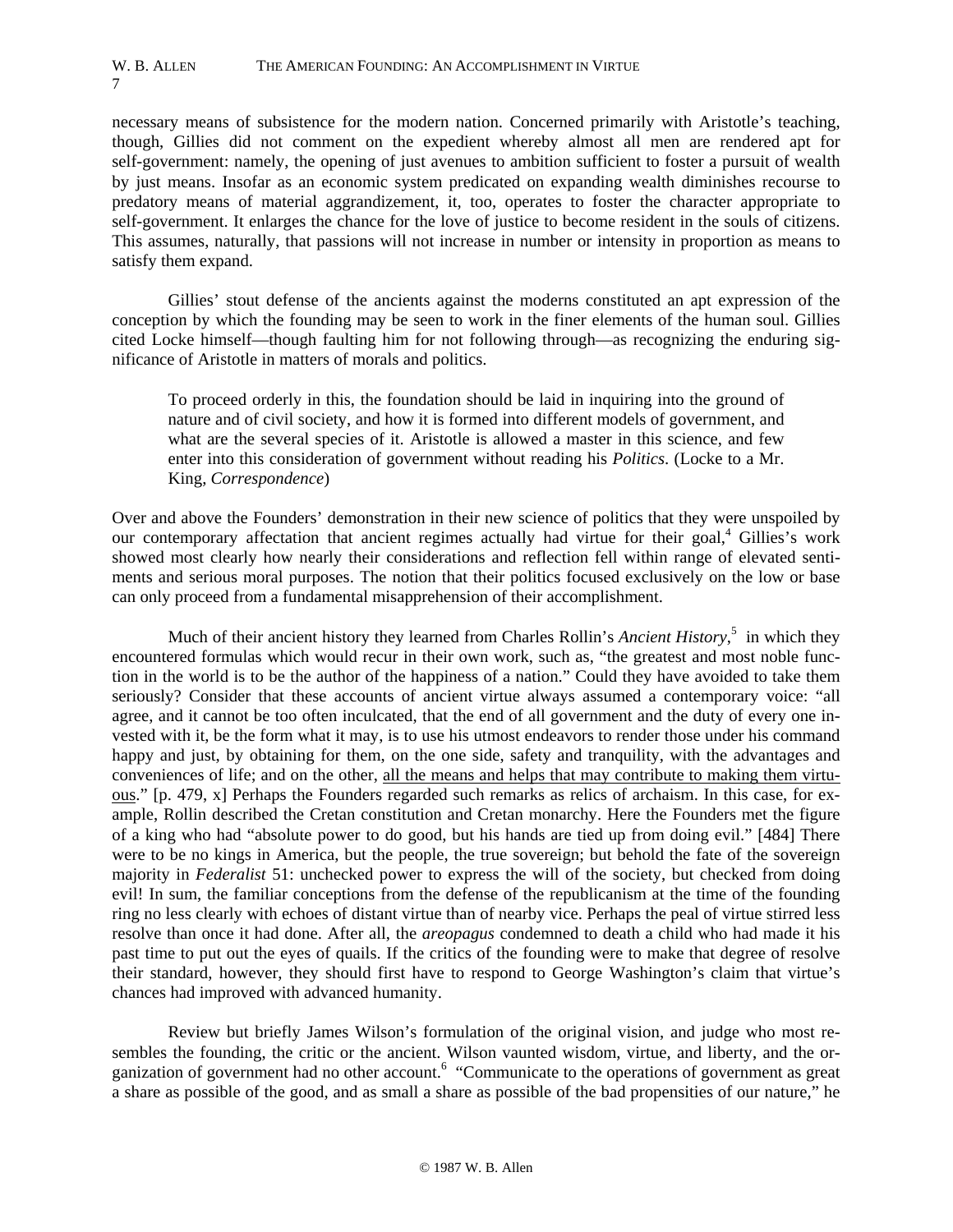urged. But this "second effort" was viable only after "first" having succeeded to provide that "the wisest and best" of citizens were established in office. [289] Wilson himself became rhapsodic while contemplating the implications of this reflection:

It is only under a good constitution that liberty—the precious gift of heaven—can be enjoyed and be secure ... its most generous ingredient, the happy consciousness of being free. What energetic, what delightful sensations must this enlivening principle diffuse over the whole man!

His mind is roused and elevated; his heart is rectified and enlarged: dignity appears in his countenance, and animation in his every gesture and word. He knows that if he is innocent and upright, the laws and constitution of his country will ensure him protection. He trusts, that, if to innocence and integrity he adds faithful and meritorious services, his country, in addition to protection, will confer upon him honorable testimonies of her esteem. Hence he derives a cheerful and habitual confidence, this pervades and invigorates his conduct, and spreads a noble air over every part of his character. [307]

Who the man so little penetrating as not to desire to live such a life in such a land? Is this a false picture of American hopes—the monstrosity which Justice Marshall finds in the founding?<sup>7</sup> Were the Founders dishonest with their posterity, ignorant of the effects of their own innovations, or simply elusive to latter day critics? Grant this much: Wilson's portrait at least frees him from the imputation of knowingly "lowering the ends" of political life. Then we must inquire whether, if he misperceived modernity, we shall be able to recreate within our own souls the actual opportunity—the pause at the crossroads between ancient and modern worlds—to make the choice which our Founders admittedly enjoyed. To do that, however, we must first rescue from the detritus of historical interpretation and accidents the lights of the founding as our proper heritage.

We begin by noting some evidence that Wilson's view is not unrelated to the life of Americans. Where, for example, can we find a better account of the characteristic American tendency to expect innocence to be vindicated, if not the belief that our freedom is freedom for goodness, not license for every evil? Americans persist in such opinions despite the fact that veritable legions have sought to persuade them that the advantages of the society accrue to evil and chicane. More forcefully still, judge how far Wilson's portrait of the state contrasting to freedom resonates with popular opinion about these matters:

the slave ... is afraid to act, or speak, or look ... What effects must this man's situation produce upon his mind and temper? Can his views be great or exalted? No. Such views instead of being encouraged, would give offence; and he is well aware what would follow. Can openness and candour beam from his soul? No. Such light would be hateful to his masters; it must be extinguished. Can he feel affection for his country, its constitution, or its government? No. His country is his prison; its constitution is his curse; ... What must this man be? He must be abject, fawning, dastardly, selfish, disingenuous, deceitful, cunning, base...

## Wilson concluded:

Such are the influences of a constitution, good or bad, upon the political body ... Surely, then, the first consideration of a state, and its most important duty, is to form that constitution which will be best in itself, and best adapted to the genius, and character, and manners of her citizens. Such a constitution will be the basis of her preservation, her happiness, and her perfection. [307-308]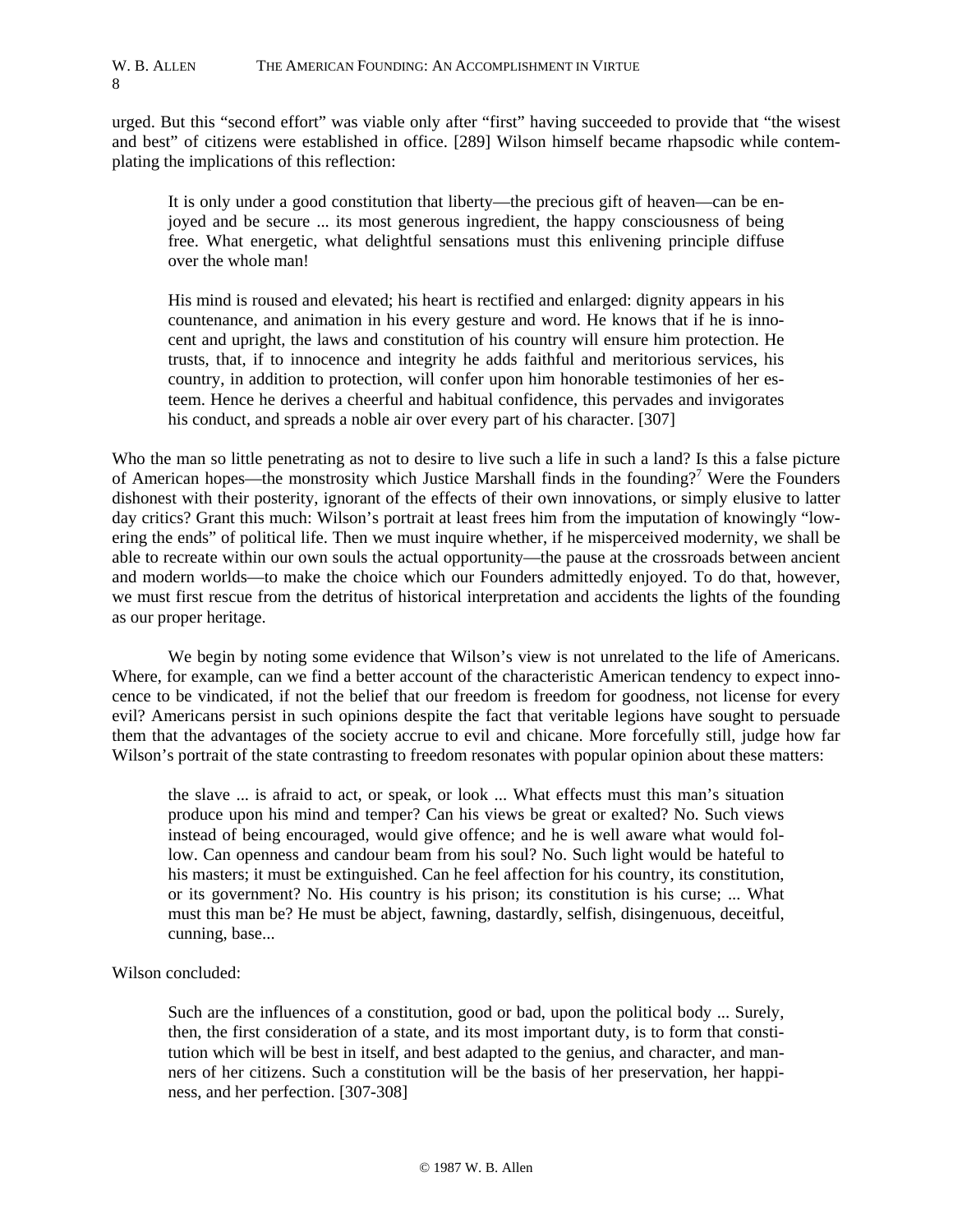$\mathbf Q$ 

While testimony of this character can refute the specific claims about the intentions of the Founders, on the one hand, and clarify the confusion about liberty and equality, on the other hand, I would readily admit that we confront a methodological difficulty at this point. The question of whether the regime points to a lowly pursuit of immediate interest or a pursuit of excellence cannot be resolved by testimony. It must, in the end, be subject to a demonstration of the actual character of the regime, independent of all testimony. For that purpose, however, we have few resources to hand, perhaps only the one, of revealing the character of the regime through the articulated accomplishment of that statesman or statesmen who can be definitively identified as having produced it. Methodologically, then, that would mean opposing the statesman's purpose (assuming it can be identified) to the theoretician's understanding. Because the political craftsman labors in human matter, his work can be judged no less by the shape he gives it than that of a Phidias by its look. The full story of the American founding covers a period of certainly no fewer than twenty years and perhaps as many as forty-five years (if Washington's testimony is to be credited). Accordingly, we can only sketch the case, which would enable us to assess the character of the founding in point of its excellence. A sketch may suffice, however, to respond to the specific challenge that has been posed.

Let me begin with what I think is the most important place to direct our attention—namely, with that one Founding Father who foremost held before himself and his fellows throughout the founding era the objective of a decent, republican life as the providential destiny of the American people. That is George Washington. When Washington was elected to the presidency, the first presidency under the new Constitution, he thought it was time to say something about what he believed America was about. He had said many things through the years—little pieces here or there, occasional pieces, words of exhortation and encouragement. Yet, unlike Thomas Jefferson, John Adams, James Madison, Alexander Hamilton, James Wilson, and others, we have no comprehensive treatise from George Washington.

As he sat to prepare his first inaugural, however, his first impulse was to give us just such a comprehensive treatise. It is one of the great, tragic losses of historical scholarship that we do not have that document today. Washington ultimately decided not to deliver it, and he put aside the lengthy, comprehensive draft of the first inaugural, which revealed his own judgment of political principles and objectives. Instead he chose, working with James Madison, to give us a rather pithy First Inaugural—which he did in fact deliver.

Once the first draft was put aside, it ended up among sundry papers quite naturally. Those papers ultimately fell into he hands of an historian, Jared Sparks, in the middle of the nineteenth century. He did not know quite what to do with the Discarded Inaugural. He inquired of Madison as to its status, and Madison—without avowing a reason—responded that he should not publish it, for it would be an embarrassment to Washington. Sparks then, thinking it utterly worthless, treated it as a source of souvenirs. He proceeded to clip the manuscripts into little snippets, which he could distribute to friends as Washington autographs.

We have succeeded somewhat in gathering a significant portion—though far from all—of those snippets. In a volume appearing later this year I will publish what is, until now, the most comprehensive version of those snippets, collected back together and the jig-saw puzzle arranged in some order. We still do not have the entire address. What exists, though, by my estimation, approximates sixty percent of the total address. In the portions of the address that we have, at one point, Washington made a pregnant statement. Describing the Constitution that had been accomplished, he said, "I presume now to assert that better still may not be devised." An extraordinary statement, an expression of his judgment about the level of accomplishment in the Constitutional Convention and the ratification process—which I take in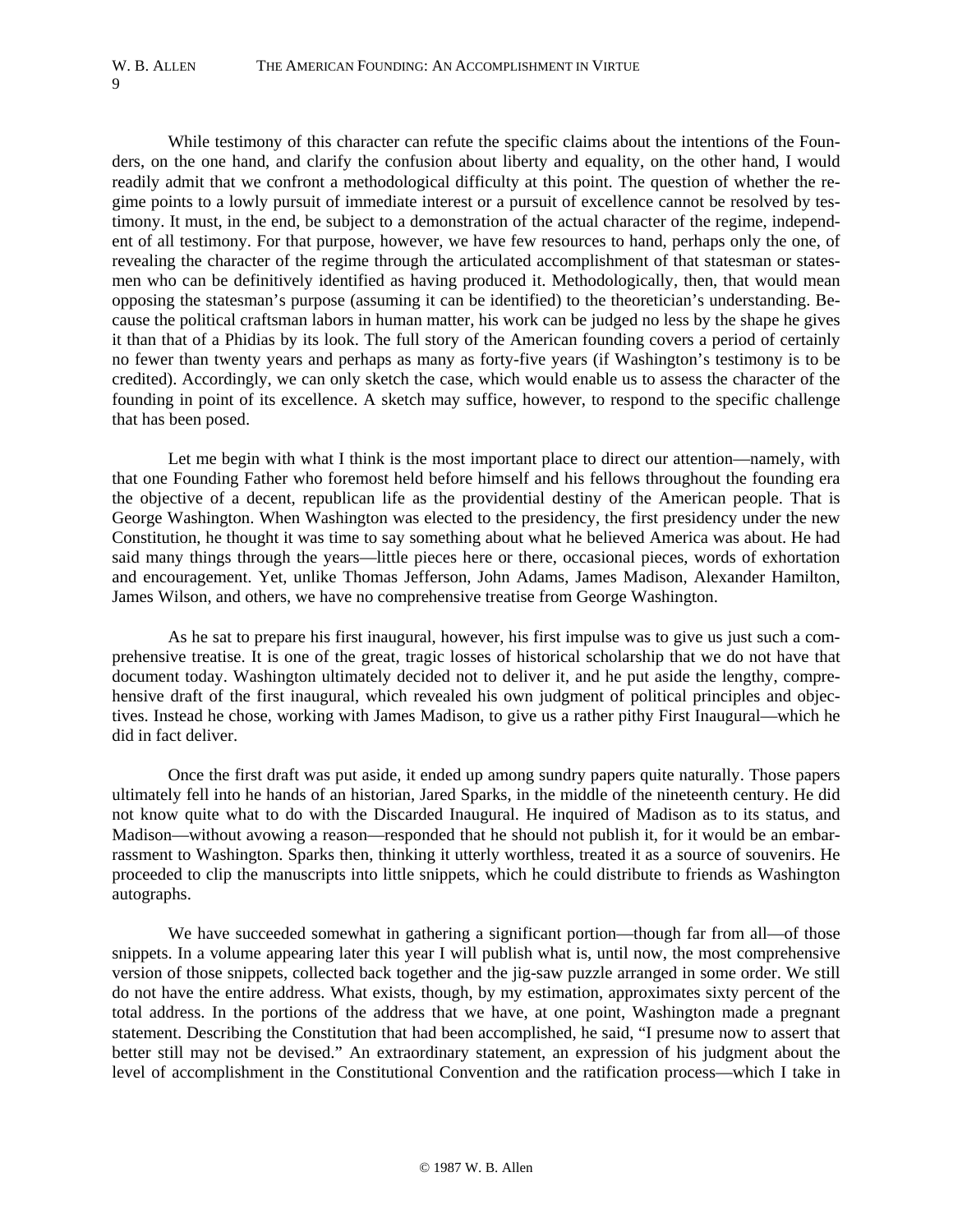his characteristic approach, approached as nearly as he ever could to saying that it was the best, simply. Why would George Washington declare the regime the best?

It seems to me that Washington's judgment rests on a few simple considerations, some of which are elucidated in the inaugural and others of which are elucidated in documents prior and subsequent to that time. Most important, surely, is what he had originally set out as the objective for the founding. He expressed it in 1783 in his "Circular Address to the Governors and People" of the thirteen states. In that address Washington noted that the original attempt at a Constitution was a failure. The Articles of Confederation did not supply the needs of the nation, not least a trustworthy defense. It was unable to legislate for itself as a nation, unable to provide for that peace and prosperity, that stability, which were conditions for the attainment of the fundamental objective. And that, said Washington, was the objective of self-government.

That little expression, self-government, wears old with us by now. We've heard it often, and we perhaps do not experience all the resonance, which George Washington intended when he wrote it in 1783. There was someone who did experience its full resonance a year earlier, in 1782, and that was Colonel Lewis Nicola. Nicola had written to Washington suggesting that things were in such poor state in the country that only a monarchy could rescue America and, naturally, only Washington could be monarch. Washington responded to Nicola with the kind of letter which could still instruct protocol secretaries (or law firms refining rejection letters). He managed to convey in a few well chosen words so complete a horror of Nicola's suggestion, so resolute a defense of, the idea of republicanism, the idea of selfgovernment, that poor Colonel Nicola spent most of the rest of his life apologizing to Washington. He understood what the general meant.

To try to create within yourself that same resonance, you might recall that self-government does not mean majority rule—for any of the American Founders. It certainly does include the processes of majority rule ultimately; it is a popular government. But that is only a mechanism, a means—not what was being aimed at. What they meant by self-government was rather more a moral conception. What Washington constantly held before his fellow citizens was a moral conception, as he expressed it in his Farewell, when he eulogized the people as "now" loving to be "one people," and now governing themselves. At that moment, at least, they became in Washington's eyes a republic, and had also to accept the responsibility for its perpetuation.

Washington's Farewell is truly a masterpiece in literary craftsmanship—and, yes, it's partly a masterpiece because Hamilton participated in drafting it. Still, no one should mislead you; Hamilton was guided by Washington throughout the process of drafting that address, including where certain things would be placed in the address. The address carries the people from the Revolution through the time of Washington's departure. In effect, he confessed that he had asserted authority in the early years, of necessity. He did so in a self-deprecating manner, indeed rendering his authority virtually invisible, but he did so and with the purpose in mind of attaining the very eminence from which he then spoke, the point at which the people could assume the authority of self-government and himself become superfluous. Thus, he left office declaring that he, George Washington, does not govern in the United States; the people do.

Washington meant in this precisely what he meant in the First Inaugural address, which he did deliver, namely, his claim that "private morality" is the foundation of our national happiness. That is an extraordinary claim in the context of general discussions of political principles and ideas. It may not strike a contemporary soul so, but most philosophers would demand to know what on earth he was talking about. Did he mean that everyone has his own opinion and does what he wishes? That is not what Washington meant. He meant precisely what all of the Founders meant whenever they used the expression, self-government—namely, that this was to be a government in which not only the authority to govern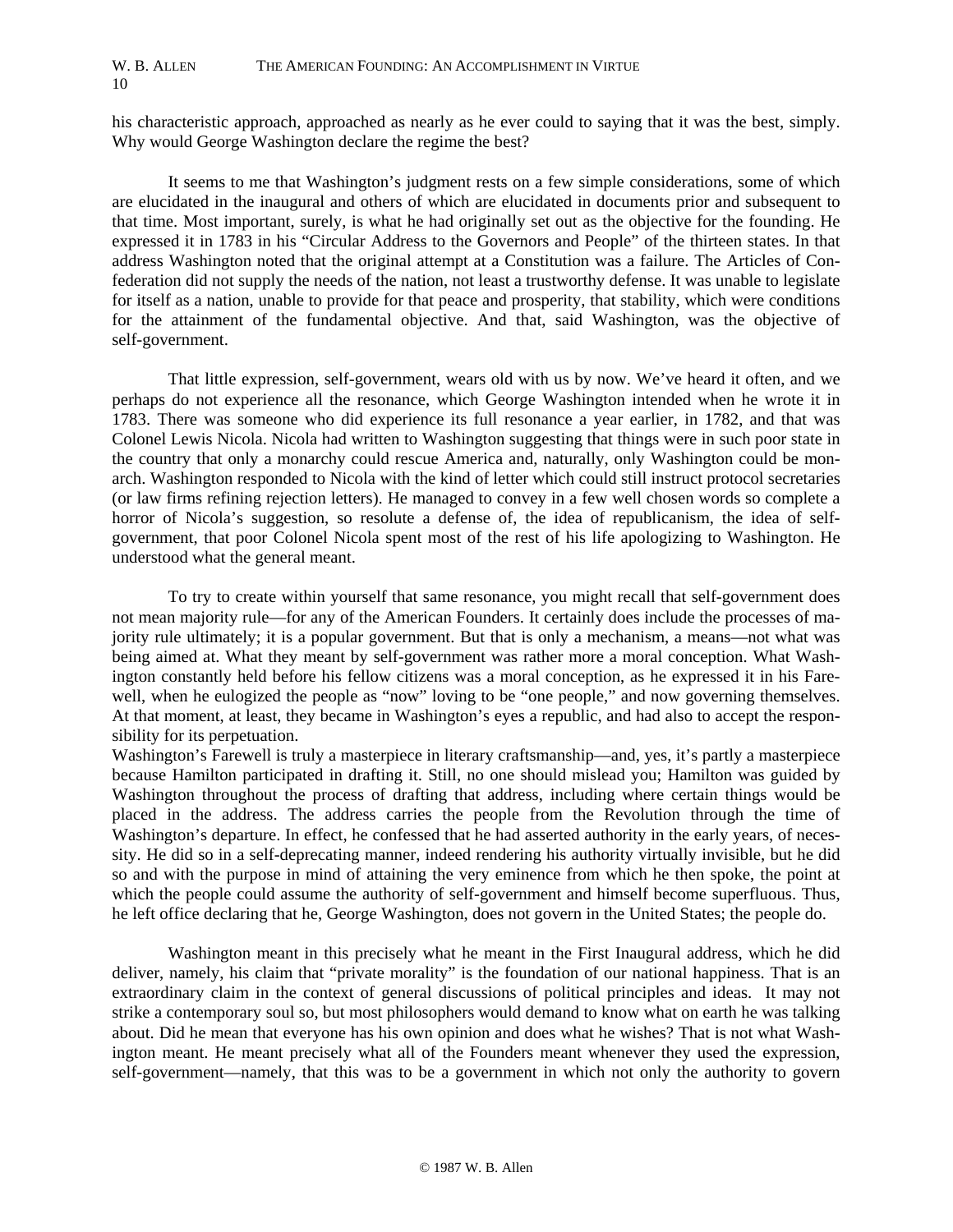oneself fell upon the shoulders of each, but the success of the government itself would derive from placing that authority on the shoulders of each and having it accepted.

There remains a problem: Who, under heaven, would ever imagine that the mass of mankind are capable of so awesome a responsibility? The answer, of course, is virtually no one, save for the American Founders—an extraordinary event. True, they did not simply set sail on new and uncharted sees without regard for the past, without regard for past reflection, and without regard for past theoretical accomplishments. They were learned people; they were well schooled. They had much respect for the achievements of the past. Still, they did conceive that the past was wrong in one very fundamental respect—namely, the conclusion that a few were by nature suited to rule, and most were by nature suited to be ruled. With that they did disagree. They had already confirmed their disagreement in the Declaration of Independence, for that is what the language of the Declaration means. When it holds "all men created equal," it means no more than that there is not any human being set aside by God or nature as the natural ruler of any other human being. Abraham Lincoln understood it correctly. But the Founders, to arrive at that conclusion, tried to satisfy the doubts of ages of philosophy, ages of political experience; they had to pursue their wager, not mindless of that philosophical past which lay behind them but rather convincing themselves that they had satisfied those doubts and come up with a reasonable response.

Now, the reasonable response is what the evidence of the words of the founding reveals to us. I have said often to folk that to retell secondary interpretations of the founding is no way to understand what took place in America. There is no substitute to reading the words of the Founders themselves. Let me consider very briefly Diamond's analysis of *The Federalist*, to show you how this may work.

His argument was, you recall, that they took the object of government to be happiness; they took happiness to be comfortable self-preservation, and that means, essentially, thriving in a commercial society and being concerned with material interests. Not even *The Federalist* itself, on a fair reading, can be interpreted that way. Yes, to be sure, *The Federalist* is highly concerned to eliminate the problem, which it terms "majority faction." We recall the definition of a faction from *The Federalist* number ten: a group of people actuated by what Madison termed an "impulse" or "interest" adverse to the rights or interest of the whole society. One could have minority factions—small groups antagonistic to everyone also; one could have majority factions. We all know what the problem of democratic government is; that is, where the majority rules, if the majority happens to be a faction, heaven help the minority. Therefore, we, like Madison, seek to know how the problem is to be solved. Publius answered throughout *The Federalist*, above all in numbers ten and fifty-one. The answer, however, was not that everyone should be persuaded that nothing in life matters besides self-interest. Madison's answer was not that religion was to be discounted, that virtue could not be relied upon, or any of the other etceteras which were related in Diamond's argument as I reproduced it.

Madison answered that we have to find a way to confine majority rule to principles of justice. The reasoning by which that conclusion is produced is rather straightforward. We know how to got rid of minority faction; the majority out votes the minority. Now does one get rid of majority faction? Every immediate alternative poses a great problem. Each relies upon creating a will independent of the society—that is, some authority that can rule in its own name, as a monarch or an aristocratic body. It is usually a minority of the community, which disposes of absolute authority over every one else. That is unacceptable, for it is the mode that the Americans originally set out to alter. They had affirmed the priority of self-government.

The solution had to be produced in a combination of ways—looking at the structure of government, the questions of separation of powers, checks and balances, and many such things as are too familiar to excuse my rehearsing them here. More important, however, stand the considerations beyond these,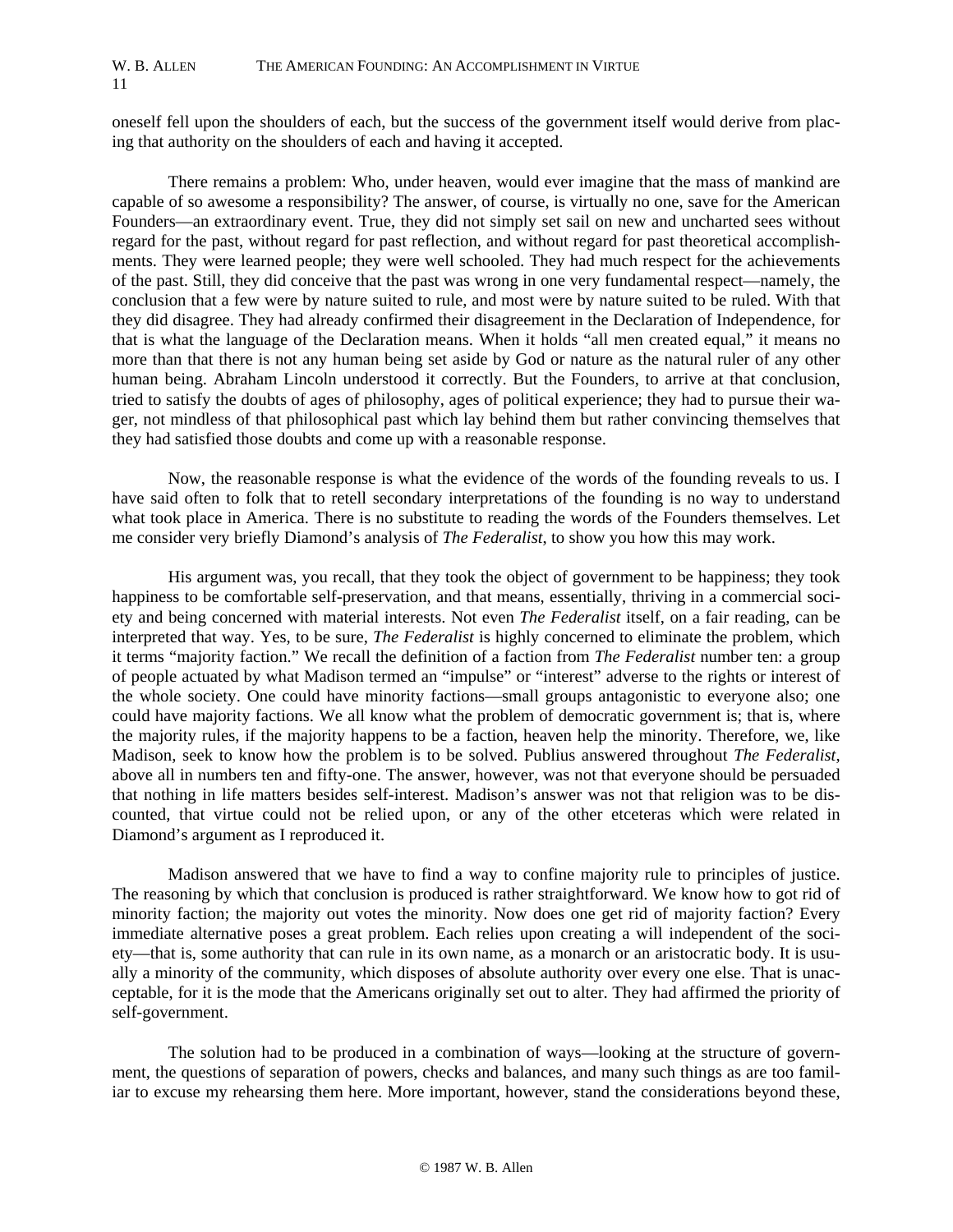as Madison elucidated them. For Madison argued, in the end, that the checks and separations are not, themselves, the salvation of self-government. They are means of keeping representatives in check, while the question which concerns us is what is the nature of these representatives.

We regard all of the officers of government—legislators, executive, justices—as representatives. What do they represent? They represent essentially the will of the society, the will of the majority to be sure. Now, how is it that they can represent that will of the majority without that will of the majority becoming unjust? One of the things we have to do, according to Madison in *The Federalist* number fifty-one, is resort to precisely the same measure we employ to protect ourselves from religious intolerance. There he argues that the remedy is the multiplicity of sects; not a law, but the multiplicity of sects defends against religious intolerance. Similarly, he said, it is the multiplicity of interests in society, which shall help defend against the emergence of majority faction through the voices of representatives. How will they do that? This government is constructed in such a way that it can not work—it can not do anything at all—until it is put in motion by the clamant interests of the society. Thus, it turns out, we have to return to those interests which are capable of becoming factions in order to understand American politics. The political process turns upon the multiplicity of interests only in the sense in which those interests and their demands are what set the political agenda within the society. They set that agenda under certain restrictions, namely, that they can virtually never accomplish their ends without coming to terms with numerous other such interests, and then only through representatives, never directly.

According to James Madison, the consequence of this whole procedure (and it's much more complicated than I have presented, but what I have shown is sufficient to give you an indication of what he relied upon)—the entire procedure will eventuate in just majorities alone being able to form at that level of significance which will transform their will into legislation (something considerably different than a Gallup Poll). One might ask, "Is not that just a bit utopian?" I ask, however, that that be put aside for a moment. The important question at this point is why it has to be done that way and not whether it works.

It turns out that matters must be shaped thus because one can not take what had been our initial assumption about how to avoid majority faction—one cannot erect a will independent of the society. Madison interpreted that to mean that there could be no special privileges for any minority. Therefore, the only way to establish any protection for minorities within a society is to find a way to restrain the majority to just pursuits. That was his conclusion. Justice is not an empty term; it is not a mere matter of commerce or self-interest. Justice is a near-relation of virtue, and even virtue is not absent from the reflections of *The Federalist*.

What you find throughout the founding era, in the Constitutional Convention, in the ratification conventions, and in the letters and papers of the Founding Fathers is the continual emphasis of one theme: namely, that the idea of building a nation within the United States turns on the prospect of being able to assure that the processes of self-government can work hand-in-hand with this conception of justice (or, if you prefer, with an expectation of virtue), without at the same time lodging somewhere within the community a specific power to form individuals in virtue. That is the key. They noted that, usually in the ancient world, folk relied upon a moral censor to sustain a decent society (though rarely, if ever, with full success). Someone ultimately had the authority, in the name of the law, to tell people how to conduct themselves. Thus, if virtue were the objective, folk know it had some teeth behind it. Folk could be compelled to attend Sunday School by the force of law. According to the Founders, however, that ancient approach was mistaken. Not only did it not produce virtue to any significant degree, but it was self-contradictory.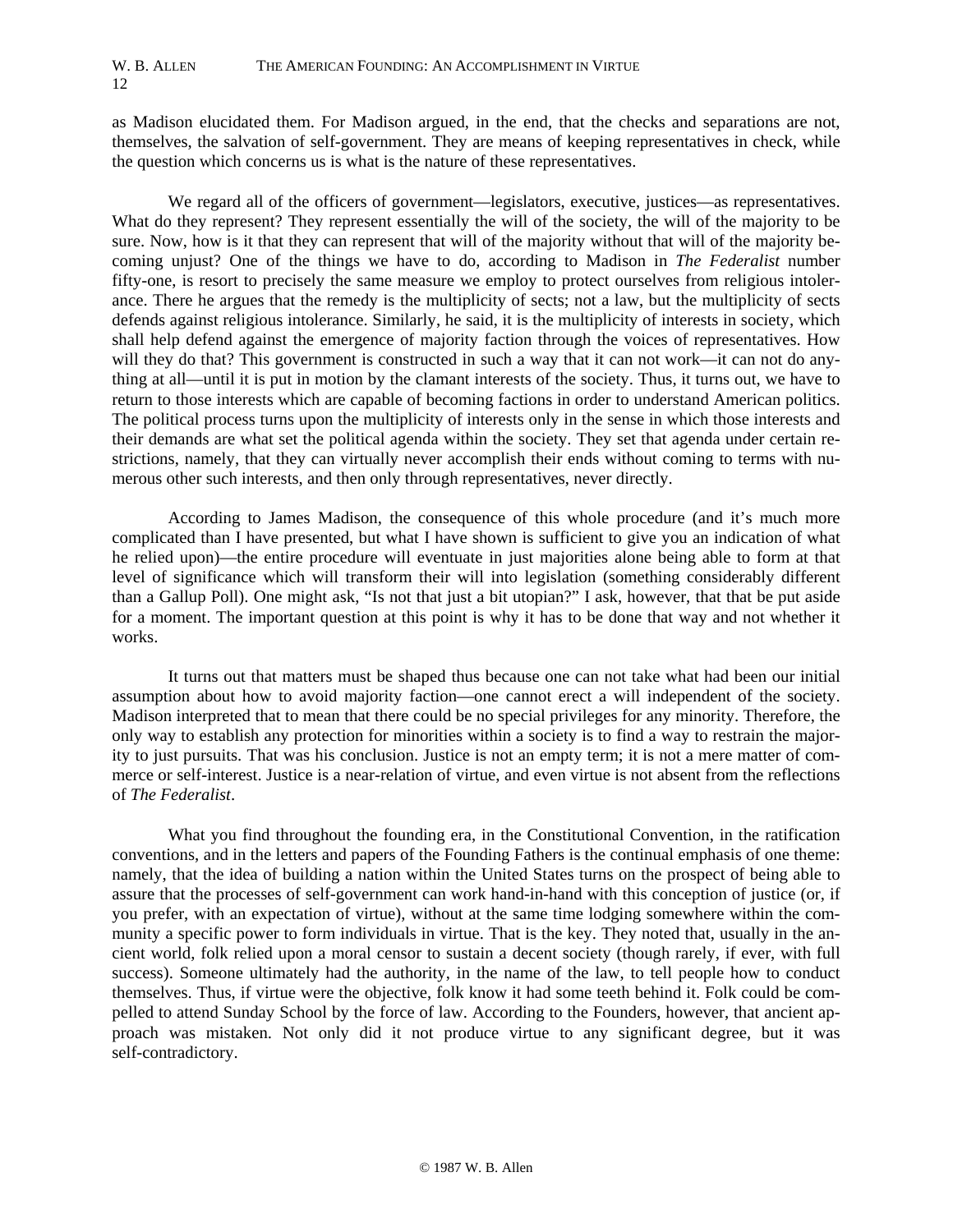Consider: why would folk wish to produce virtue in human beings? The answer would be that such human beings would then become capable of conducting themselves by their own lights self-government. What happens when one cedes to someone else the authority to compel folk to conduct themselves virtuously? Is it not the case that such folk never have occasion to conduct themselves by their own lights? The very purpose for the sake of which one makes virtue the end is rendered impossible in the ancient regime, in the pre-American state of things. As the Founders pondered that contradiction, they argued that their gamble was necessary, consistent with the objective of virtue. That this society would succeed if its people were decent was the fundamental principle of the drafting and adoption of the Constitution. It was not drafted with the idea in mind that virtue no longer counted. It was not drafted for the sake of denying what had been maintained in the ancient world, that human decency was important to human society. It was designed, finally and for the first time in human life, to make possible what all had always longed for.

Hence, the analysis of Professor Diamond and the mistake which Thomas Mann made was to seize upon the wrong idea of freedom and equality. Freedom was not a freedom to do what you will; freedom was an opportunity to be decent. Equality was not an assimilation of individual differences through the despotic power of a state; equality was the recognition of the necessity of consent and the obligation of self-government (an obligation which could be enforced). That was their concern. Liberty, moreover, was the same as equality at the time of the founding and in the Declaration of Independence. It is not in tension. Recall that equality—namely, the notion that no one has the right to rule another without his consent. That means, therefore, that all relations of rule (if legitimate) are expressions of one's free and willing agency. One decides for oneself that one will consent; that governs one's conduct—the things that one will do are expressions of one's equality and that is, at the same time, one's liberty. The notion that the two might be in conflict, finally, can only arise from a misunderstanding of democracy—one which assumes that the objectives of the American Founders was rather to produce procedures of government than what I would call a "regime." Now, that word, "regime," is not ordinarily used by us in the manner I am now using it, but I use it because there is not in our language another word which expresses what was once meant by the word "regime." We say "regime" when we wish to convey the idea that the order in a given community shapes the character and experiences of an entire people. It's more than a constitution understood as a legal document; it's a way of life. The Founding Fathers meant to create a regime, in the context of which there would be a people and which people would conduct themselves in accord with virtue so long as that regime should last. How they differed from others, let James Wilson again relate:

Of some governments, the foundation has been laid in necessity; of others, in fraud; of others, in force; of how few, in deliberate and discerning choice! If, in their commencements, they have been so unpropitious to principles of freedom, and to the means of happiness, shall we wonder, that, in their progress, they have been equally unfavourable to advances in virtue and excellence? [301]

I shall conclude with the following proviso. I believe that it is the best government, and I've provided a snapshot as to how I arrived at the conclusion. But there is a proviso; the government that was founded under the Constitution of the United States can endure only so long as the private morality, of which Washington spoke in his First Inaugural, does characterize the people of the United States. There is an implicit and necessary connection between the two. It is the best government, and after two hundred years we have some idea that it can work. If the people cease to be decent in ordinary ways, if they cease to be virtuous, in the expectation of the Founders and as far as I can tell, the Constitution will cease to prevail.